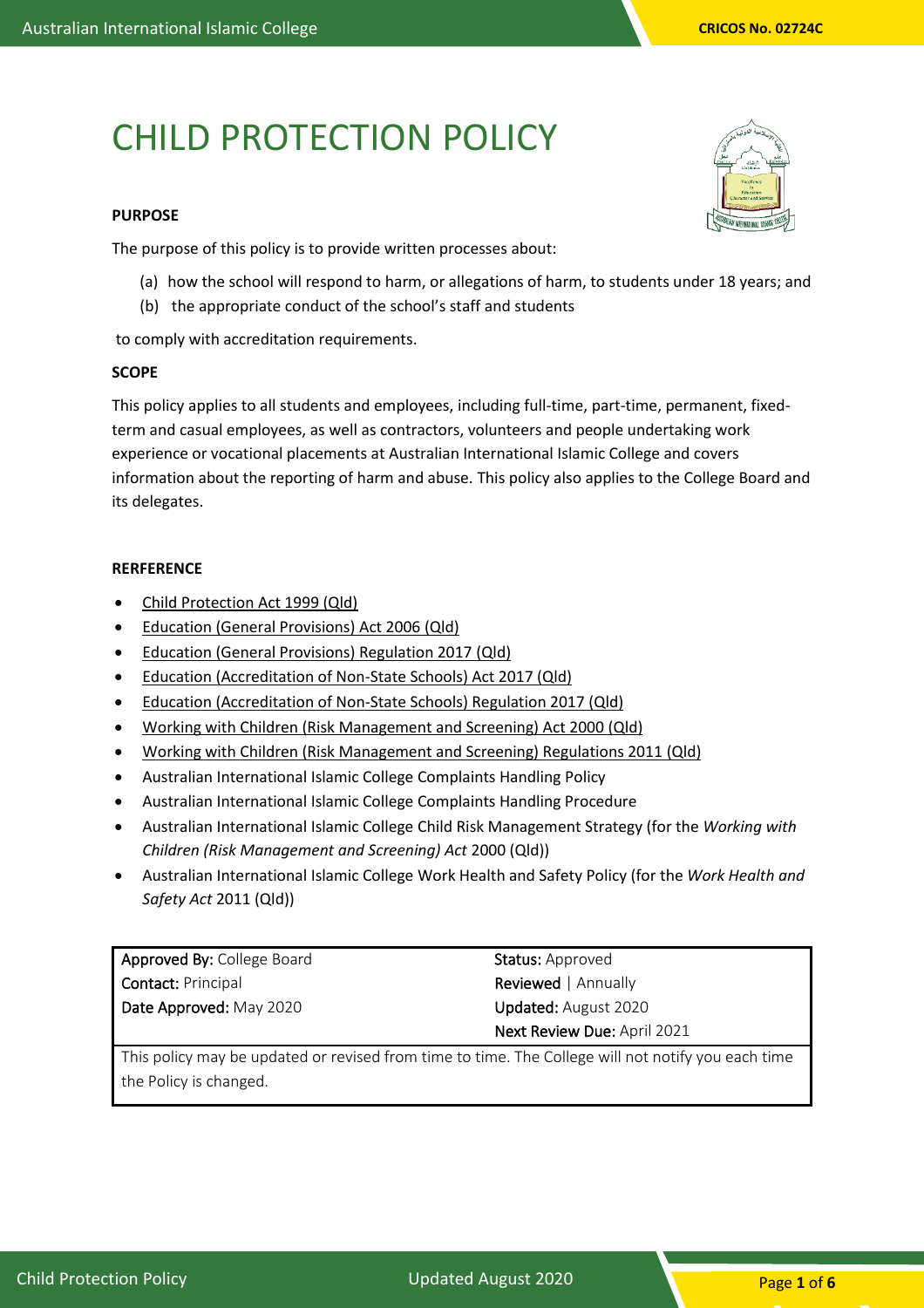## **DEFINITIONS**

- **Section 9 of the** *Child Protection Act* **1999 - "Harm"**, to a child, is any detrimental effect of a significant nature on the child's physical, psychological or emotional wellbeing.
	- 1. It is immaterial how the harm is caused.
	- 2. Harm can be caused by
		- a) physical, psychological or emotional abuse or neglect; or
		- b) sexual abuse or exploitation.
	- 3. Harm can be caused by
		- a) a single act, omission or circumstance; or
		- b) a series or combination of acts, omissions or circumstances.
- **Section 10 of the** *Child Protection Act* **1999 -** A "**child in need of protection"** is a student who
	- a) has suffered significant harm, is suffering significant harm, or is at unacceptable risk of suffering significant harm; and
	- b) does not have a parent able and willing to protect the child from the harm.
- **Section 364 of the** *Education (General Provisions) Act* **2006 - "Sexual abuse"**, in relation to a relevant person, includes sexual behaviour involving the relevant person and another person in the following circumstances –
	- (a) the other person bribes, coerces, exploits, threatens or is violent toward the relevant person;
	- (b) the relevant person has less power than the other person;
	- (c) there is a significant disparity between the relevant person and the other person in intellectual capacity or maturity

#### **HEALTH AND SAFETY**

The school has written processes in place to enable it to comply with the requirements of the *Work Health and Safety Act 2011* (Qld) and the *Working with Children (Risk Management and Screening) Act 2000* (Qld).

## **RESPONDING TO REPORTS OF HARM**

When the school receives any information alleging 'harm'<sup>1</sup> to a student (other than harm arising from physical or sexual abuse) it will deal with the situation compassionately and fairly so as to minimise any likely harm to the extent it reasonably can. This is set out in the

<sup>1</sup> *Education (Accreditation of Non-State Schools) Regulation 2017 (Qld) s.16(7):* the definition of 'harm' for this regulation is the same as in section 9 of the *Child Protection Act 1999 (Qld)*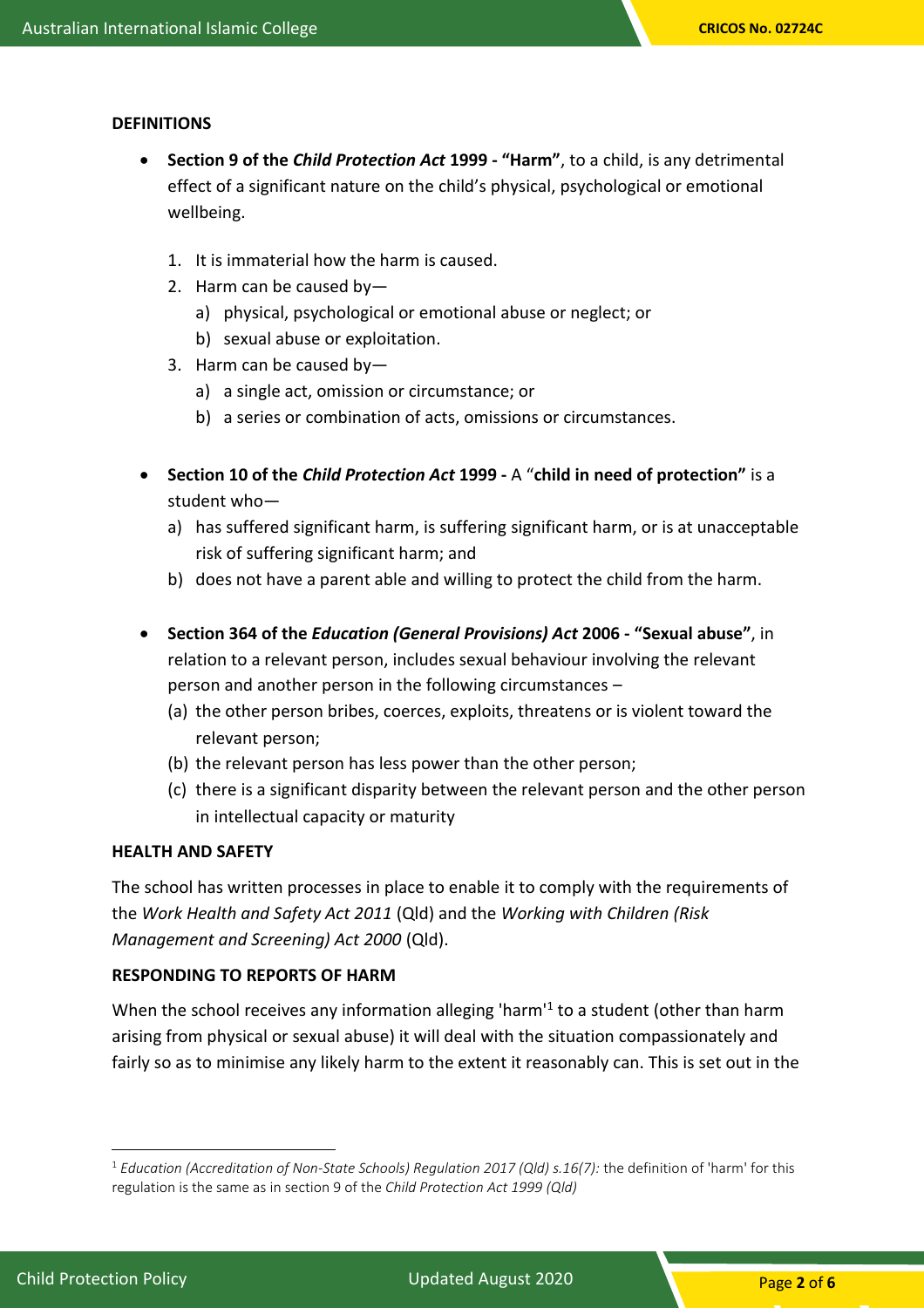school's Child Risk Management Strategy. Information relating to physical or sexual abuse is handled under obligations to report set out in this policy<sup>2</sup>.

# **CONDUCT OF STAFF AND STUDENTS**

All staff, contractors and volunteers must ensure that their behaviour towards and relationships with students reflect proper standards of care for students. Staff, contractors and volunteers must not cause harm to students<sup>3</sup>.

# **REPORTING INAPPROPRIATE BEHAVIOUR**

If a student considers the behaviour of a staff member to be inappropriate, the student should report the behaviour to one of the following staff or a director of the governing body (if staff are not immediately available:

## **DURACK**

- Principal Christine Harman<sup>4</sup>.
- Head of Student Wellbeing Mohamed Youssef
- Head of Primary- Ursula Muncaster
- Administration Coordinator Ahmed Azhari

# **CARRARA**

• Campus Coordinator- Merima Celahmetovic

# **BURANDA**

• Campus Coordinator- Bandhana Kumar

# **DEALING WITH REPORT OF INAPPROPRIATE BEHAVIOUR**

A staff member who receives a report of inappropriate behaviour must report it to the principal. Where the principal is the subject of the report of inappropriate behaviour, the staff member must inform a member of the school's governing body<sup>5</sup>. Reports will be dealt with under the school's Complaints Handling Policy.

# **REPORTING SEXUAL ABUSE<sup>6</sup>**

Section 366 of the *Education (General Provisions) Act* 2006 states that if a staff member becomes aware, or reasonably suspects in the course of their employment at the school, that any of the following has been sexually abused by another person:

- a) a student under 18 years attending the school;
- b) a kindergarten aged child registered in a kindergarten program at the school;
- c) a person with a disability who:

<sup>2</sup> *Education (Accreditation of Non-State Schools) Regulation 2017 (Qld) s.16(1)*

<sup>3</sup> *Education (Accreditation of Non-State Schools) Regulation 2017 (Qld) s.16(1)*

<sup>4</sup> *Education (Accreditation of Non-State Schools) Regulation 2017 (Qld) s.16(2) and s.16(3)*

<sup>5</sup> *Education (Accreditation of Non-State Schools) Regulation 2017 (Qld) s.16(2)*

<sup>6</sup> *Education (Accreditation of Non-State Schools) Regulation 2017 (Qld) s.16(2)(c)*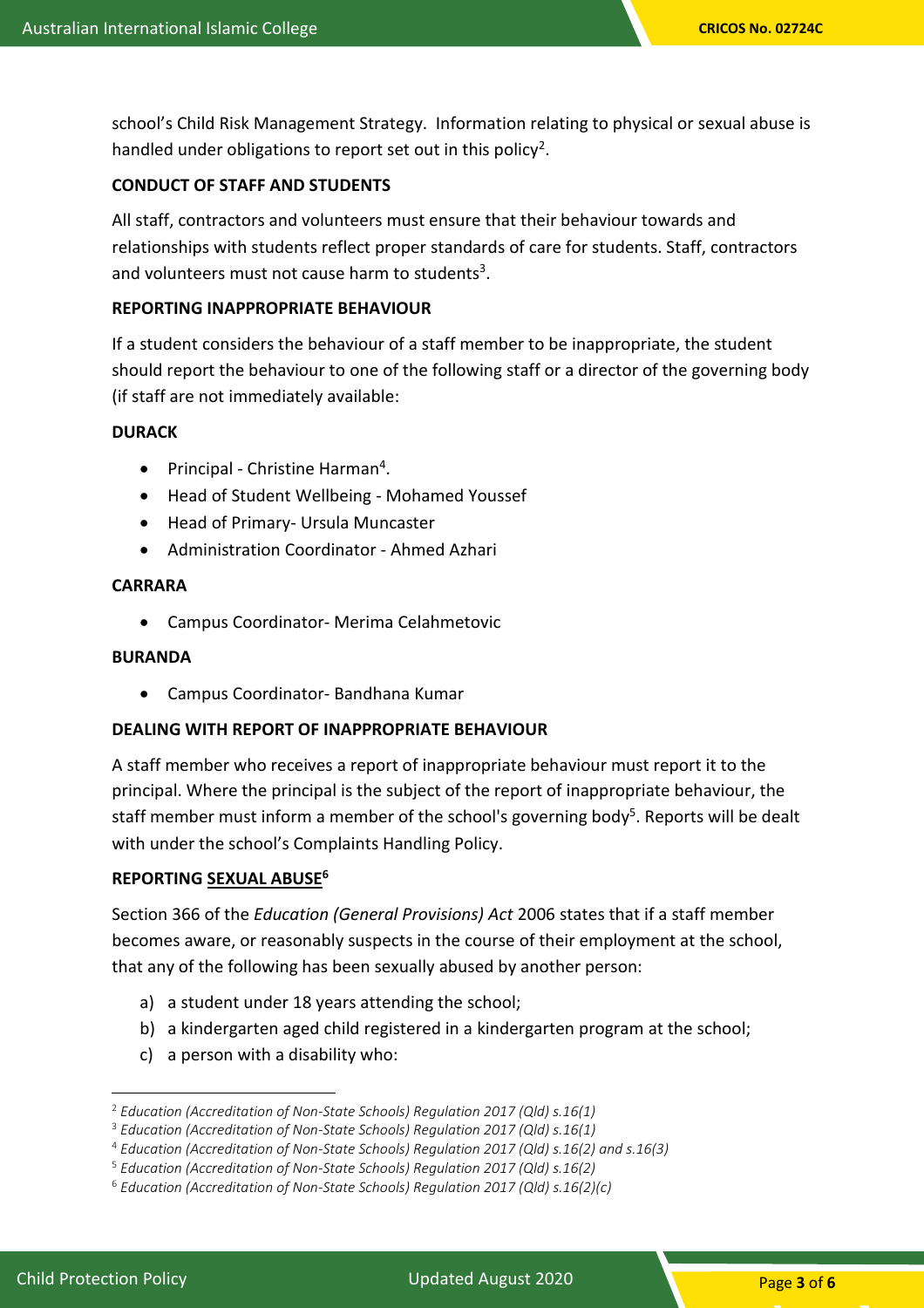- i. under section 420(2) of the *Education (General Provisions) Act* 2006 is being provided with special education at the school; and
- ii. is not enrolled in the preparatory year at the school

then the staff member must give a written report about the abuse or suspected abuse to the Principal or to a director of the school's governing body immediately.

The school's Principal or the director of the school's governing body must immediately give a copy of the report to a police officer.

If the first person who becomes aware or reasonably suspects sexual abuse is the school's Principal, the Principal must give a written report about the suspicion immediately to a Director of the school's governing body and must also immediately give a copy of the report to a police officer.

A report under this section must include the following particulars:

- a) the name of the person giving the report (the *first person*);
- b) the student's name and sex;
- c) details of the basis for the first person becoming aware, or reasonably suspecting, that the student has been sexually abused by another person;
- d) details of the abuse or suspected abuse;
- e) any of the following information of which the first person is aware:
	- i. the student's age;
	- ii. the identity of the person who has abused, or is suspected to have abused, the student;
	- iii. the identity of anyone else who may have information about the abuse or suspected abuse<sup>7</sup>.

# **REPORTING LIKELY SEXUAL ABUSE <sup>8</sup>**

Section 366A of the *Education (General Provisions) Act* 2006 states that if a staff member reasonably suspects in the course of their employment at the school, that any of the following is likely to be sexually abused by another person: -

- a) a student under 18 years attending the school;
- b) a kindergarten aged child registered in a kindergarten program at the school;
- c) a person with a disability who:
	- i. under section 420(2) of the *Education (General Provisions) Act* 2006 is being provided with special education at the school; and
	- ii. is not enrolled in the preparatory year at the school.

<sup>7</sup> *Education (General Provisions) Regulation 2017 (Qld) s.68*

<sup>8</sup> *Education (Accreditation of Non-State Schools) Regulation 2017 (Qld) s.16(2)(c)*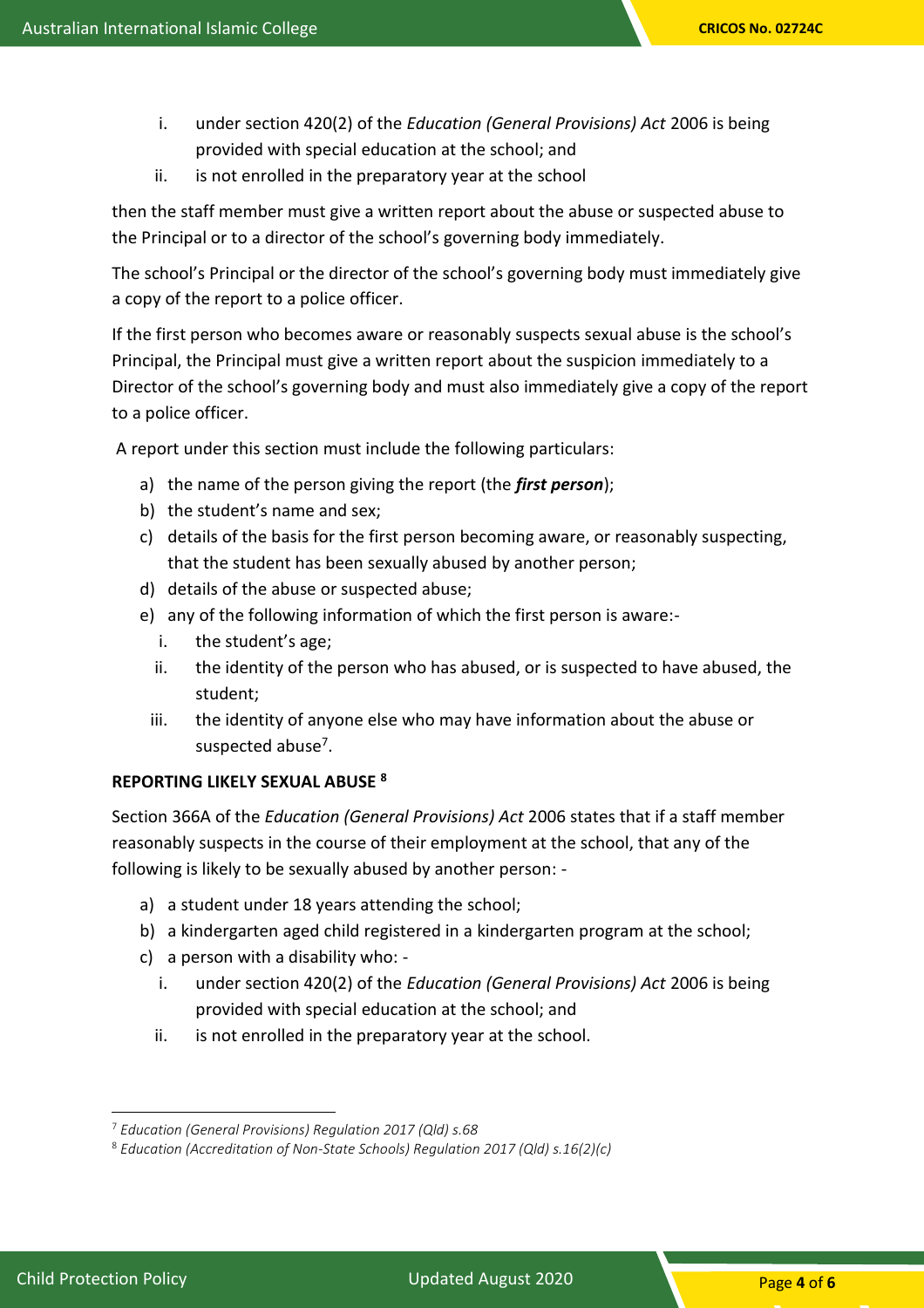then the staff member must give a written report about the suspicion to the principal or to a director of the school's governing body immediately.

The school's principal or the director must immediately give a copy of the report to a police officer.

If the first person who reasonably suspects likely sexual abuse is the school's Principal, the Principal must give a written report about the suspicion immediately to a Director of the school's governing body and must also immediately give a copy of the report to a police officer.

A report under this section must include the following particulars:

- a) the name of the person giving the report (the *first person*);
- b) the student's name and sex;
- c) details of the basis for the first person reasonably suspecting that the student is likely to be sexually abused by another person;
- d) any of the following information of which the first person is aware:
	- i. the student's age;
	- ii. the identity of the person who has abused, or is suspected to be likely to abuse, the student;
	- iii. the identity of anyone else who may have information about suspected likelihood of abuse<sup>9</sup>.

## **REPORTING PHYSICAL AND SEXUAL ABUSE <sup>10</sup>**

Under Section 13E (3) of the *Child Protection Act* 1999, if a doctor, a registered nurse, a teacher or an early education and care professional forms a 'reportable suspicion' about a child "in the course of their engagement in their profession", they must make a written report.

A **reportable suspicion** about a child is a reasonable suspicion that the child:

- a) has suffered, is suffering, or is at unacceptable risk of suffering, significant harm caused by physical or sexual abuse, and
- b) may not have a parent able and willing to protect the child from the harm.

The doctor, nurse, teacher or early education and care professional must give a written report to the Chief Executive of the Department of Communities, Child Safety and Disability Services (or other department administering the *Child Protection Act* 1999). The doctor, nurse, teacher or early education and care professional should give a copy of the report to the principal.

A report under this section must include the following particulars: -

a) state the basis on which the person has formed the reportable suspicion

<sup>9</sup> *Education (General Provisions) Regulation 2017 (Qld) s.69*

<sup>10</sup> *Education (Accreditation of Non-State Schools) Regulation 2017 (Qld) s.16 (2)(d)*